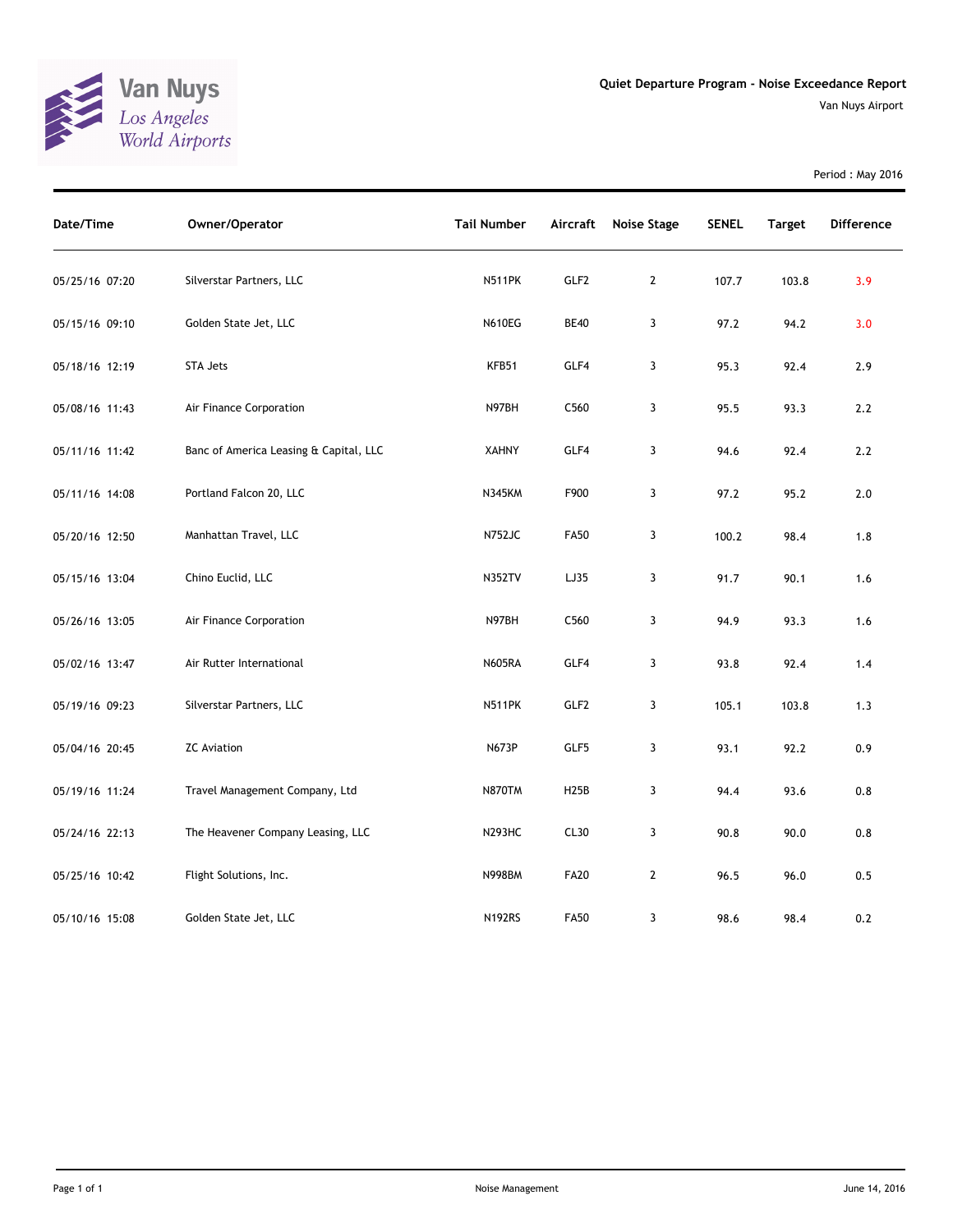

Period : May 2016

| Owner/Operator                         | <b>Departures Exceeding</b><br><b>Target Noise Level</b> | <b>Total Southbound</b><br><b>Jet Departures</b> |
|----------------------------------------|----------------------------------------------------------|--------------------------------------------------|
| Silverstar Partners, LLC               | 2                                                        | 2                                                |
| Air Finance Corporation                | $\overline{2}$                                           | 4                                                |
| Golden State Jet, LLC                  | $\mathbf{2}$                                             | $\overline{7}$                                   |
| Flight Solutions, Inc.                 | $\mathbf{1}$                                             | 1                                                |
| Manhattan Travel, LLC                  | 1                                                        |                                                  |
| Portland Falcon 20, LLC                |                                                          |                                                  |
| <b>ZC</b> Aviation                     |                                                          |                                                  |
| Banc of America Leasing & Capital, LLC |                                                          | 3                                                |
| The Heavener Company Leasing, LLC      |                                                          | 3                                                |
| Chino Euclid, LLC                      |                                                          | 5                                                |
| Air Rutter International               |                                                          | 8                                                |
| Travel Management Company, Ltd         | 1                                                        | 17                                               |
| <b>STA Jets</b>                        | $\mathbf{1}$                                             | 20                                               |
|                                        |                                                          |                                                  |
| 1st Avenue TJC, LLC                    | 0                                                        | 1                                                |
| ABBVIE US, LLC                         | 0                                                        |                                                  |
| ABC Elite Aviation Inc                 | 0                                                        |                                                  |
| AC Aviation Services, LLC              | 0                                                        |                                                  |
| ACM Aviation Services, Inc.            | 0                                                        |                                                  |
| Active Organics, Inc.                  | 0                                                        |                                                  |
| Aero Way, Inc.                         | 0                                                        |                                                  |
| Aero-Jet Aviation, Inc.                | 0                                                        |                                                  |
| Airborne, Inc. DBA FirstFlight         | 0                                                        |                                                  |
| Airway Charter Services                | 0                                                        |                                                  |
| ALLARD AIR SERVICES INC                | 0                                                        |                                                  |
| Amigos Ventures, LLC                   | 0                                                        |                                                  |
| A-Ron Resources, LLC                   | 0                                                        |                                                  |
| ATI Jet, Inc.                          | 0                                                        |                                                  |
| AURORA AIRCRAFT LLC                    | 0                                                        |                                                  |
| Aurora Jet Partners                    | 0                                                        |                                                  |
| Austral Development Limited            | 0                                                        |                                                  |
| Aviation Charters, Inc.                | 0                                                        |                                                  |
| Aviation Concepts, Inc.                | U                                                        |                                                  |
| AVIATION ENTERPRISES INC               | 0                                                        |                                                  |
| <b>AVIATION SERVICES LLC</b>           | 0                                                        |                                                  |
| <b>AVTRAN LLC</b>                      | 0                                                        |                                                  |
| Awaiting Documentation                 | 0                                                        |                                                  |
| B & G Leasing, LLC                     | 0                                                        |                                                  |
| BARON & BUDD P C                       | 0                                                        |                                                  |
| Berry GP, Inc.                         | 0                                                        |                                                  |
| Berwind Aviation, LLC                  | 0                                                        | $\mathbf{1}$                                     |

The Van Nuys Airport Fly Friendly - Quiet Departure Program asks that operators of jet aircraft use manufacturer's or NBAA quiet departure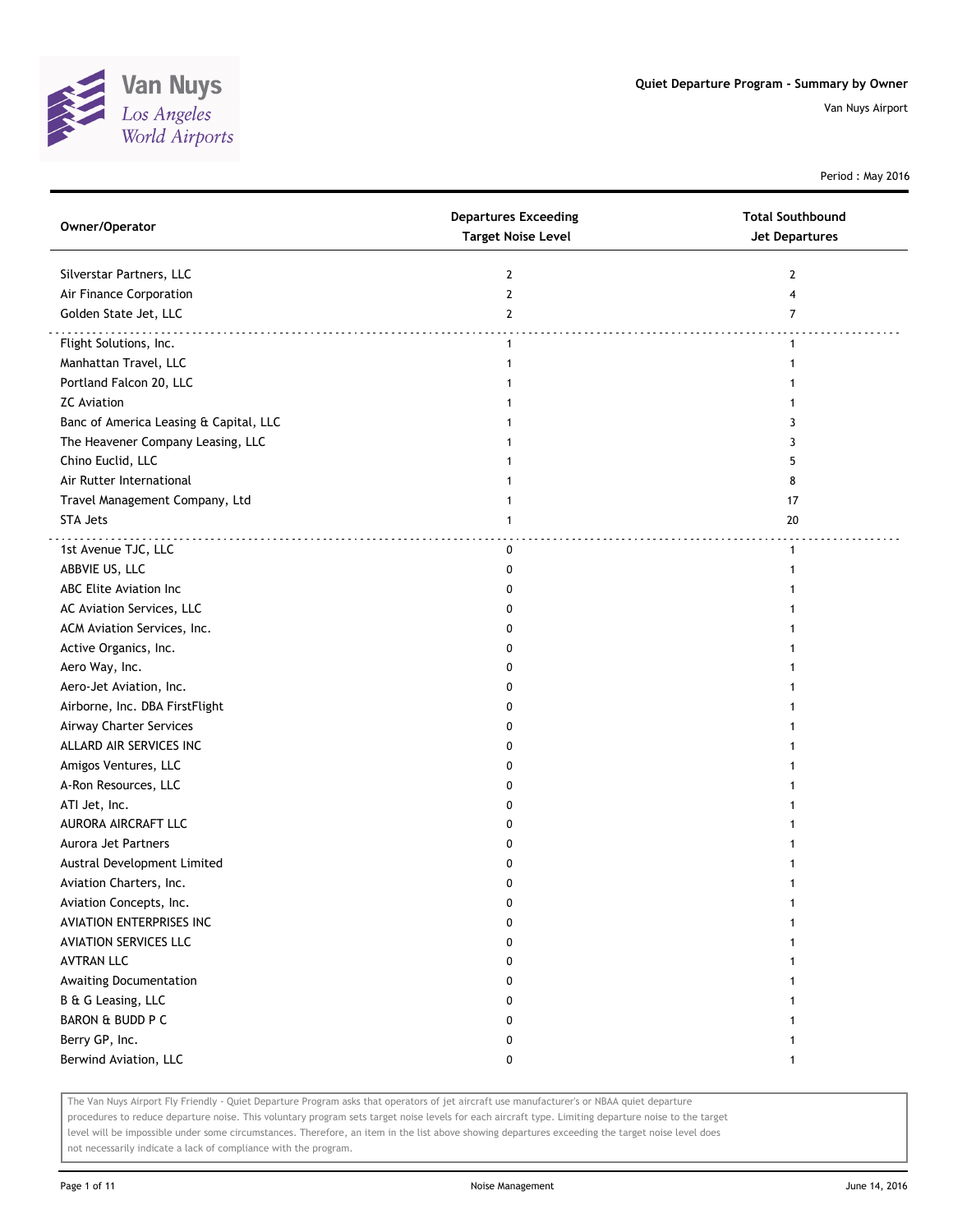

Period : May 2016

| Owner/Operator                             | <b>Departures Exceeding</b><br><b>Target Noise Level</b> | <b>Total Southbound</b><br>Jet Departures |
|--------------------------------------------|----------------------------------------------------------|-------------------------------------------|
| Boichco, LLC                               | 0                                                        |                                           |
| Bombardier Aerospace Corp                  | 0                                                        |                                           |
| <b>BOND AIRE LLC</b>                       | 0                                                        |                                           |
| Boulder Aviation Management, LLC           | 0                                                        |                                           |
| BRISA MAX SERVICES LLC                     | 0                                                        |                                           |
| Butlers Island, LLC                        | 0                                                        |                                           |
| Calvin Klein Studio, LLC                   | 0                                                        |                                           |
| Canyon Gate Flight Services                | 0                                                        |                                           |
| Central Copters, Inc.                      | 0                                                        |                                           |
| Central Management Services II LLC         | 0                                                        |                                           |
| Chartright Air                             | 0                                                        |                                           |
| Clear Channel Communication, Inc.          | 0                                                        |                                           |
| CMC Aviaiton Holdings, LLC                 | 0                                                        |                                           |
| Colby Mountain Properties, LLC             | 0                                                        |                                           |
| Columbia Collier Properties LLC            | 0                                                        |                                           |
| Consolidated Investment Group, LLC         | 0                                                        |                                           |
| Corporate Fleet Services, LLC              | 0                                                        |                                           |
| Crescent Heights Sales, Inc.               | 0                                                        |                                           |
| DD251, LLC                                 | 0                                                        |                                           |
| DeBartolo Property Group Flight Department | 0                                                        |                                           |
| DeBritton Aviation, Ltd.                   | 0                                                        |                                           |
| Desert Wings, LLC                          | 0                                                        |                                           |
| Diamond Aviation                           | 0                                                        |                                           |
| DivLend Equipment Leasing, LLC             | 0                                                        |                                           |
| DMA LEASING LLC                            | 0                                                        |                                           |
| Dr. Lokesh S. Tantuwaya, MD, Inc.          | 0                                                        |                                           |
| Duncan Aviation, Inc.                      | 0                                                        |                                           |
| E Management, LLC                          | 0                                                        |                                           |
| Earth Star, Inc.                           | 0                                                        |                                           |
| Echo Leasing, LLC                          | 0                                                        |                                           |
| Energy Education of Montana, Inc.          | 0                                                        |                                           |
| Envoy                                      | 0                                                        |                                           |
| ETPC Aviation, LLC                         | U                                                        |                                           |
| ExcelAire, LLC                             | 0                                                        |                                           |
| Execaire                                   | 0                                                        |                                           |
| Executive Flight, Inc.                     | 0                                                        |                                           |
| Executive Fliteways, Inc.                  | 0                                                        |                                           |
| Executive Jet Group, Ltd.                  | 0                                                        |                                           |
| FALCON 50-054 LLC                          | 0                                                        |                                           |
| Falcon Landing, LLC                        | 0                                                        |                                           |
| Fischell Aviation 3.1, LLC                 | 0                                                        |                                           |

The Van Nuys Airport Fly Friendly - Quiet Departure Program asks that operators of jet aircraft use manufacturer's or NBAA quiet departure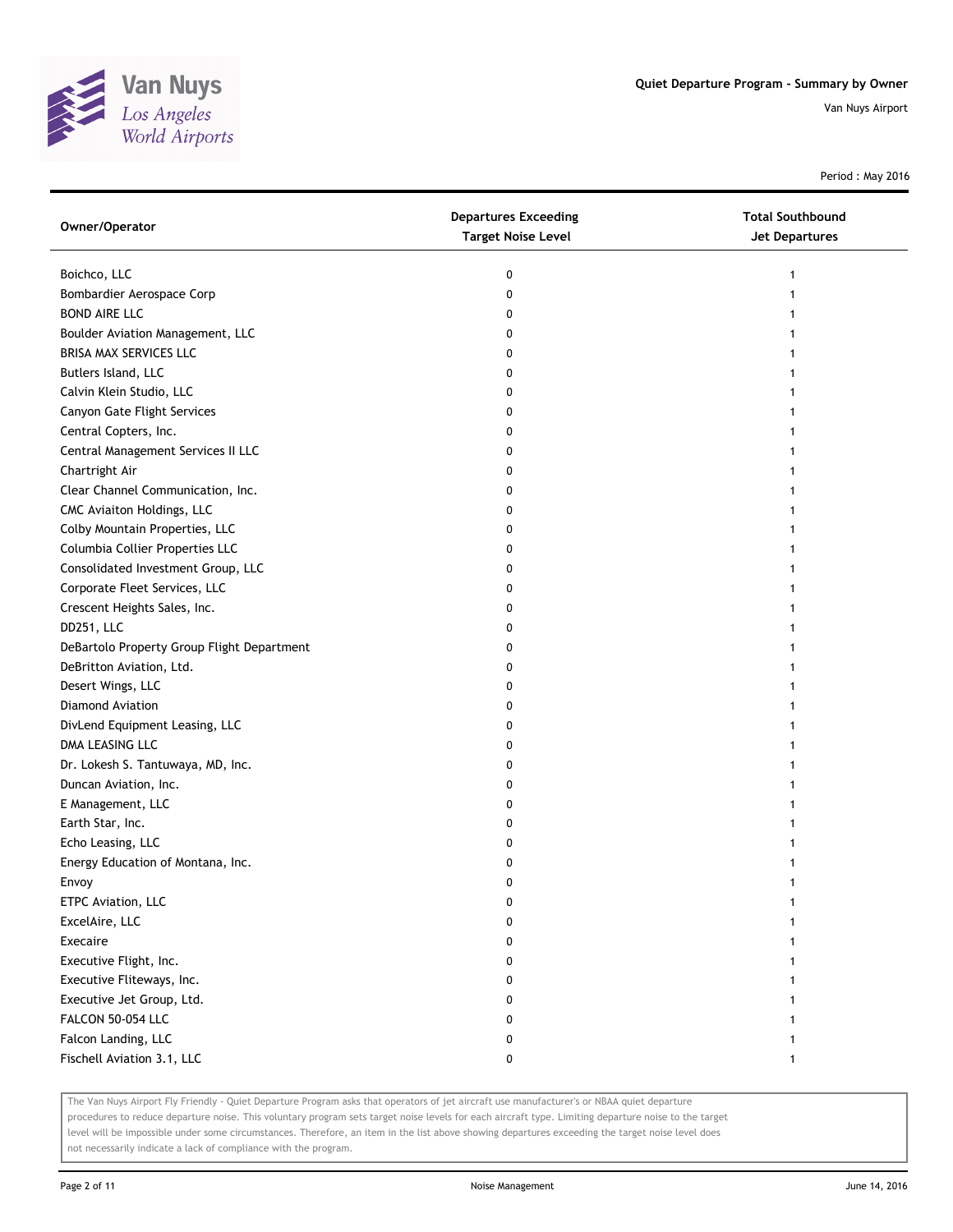

Period : May 2016

| Owner/Operator                       | <b>Departures Exceeding</b><br><b>Target Noise Level</b> | <b>Total Southbound</b><br><b>Jet Departures</b> |
|--------------------------------------|----------------------------------------------------------|--------------------------------------------------|
| Fitness Management Corporation       | 0                                                        | 1                                                |
| FJ900, Inc.                          | 0                                                        | 1                                                |
| <b>FLEXJET LLC</b>                   | 0                                                        |                                                  |
| Flightexec                           | 0                                                        |                                                  |
| Flightworks                          | 0                                                        |                                                  |
| Frigorificos Ordaz, SA               | 0                                                        |                                                  |
| <b>GALENA AIR SERVICES CO</b>        | 0                                                        | 1                                                |
| Gama Charters, Inc.                  | 0                                                        | 1                                                |
| Gateway Aviation, Inc.               | 0                                                        |                                                  |
| <b>General Nutrition Corporation</b> | 0                                                        |                                                  |
| Global Flight, Inc.                  | 0                                                        |                                                  |
| GlobalL Pacific Aviation, Inc.       | 0                                                        |                                                  |
| GNLD International, LLC              | 0                                                        |                                                  |
| Gray & Company, Inc.                 | 0                                                        |                                                  |
| Growers Express, LLC                 | 0                                                        |                                                  |
| Gruffy, LLC                          | 0                                                        |                                                  |
| Guardian Armored Security, Inc.      | 0                                                        | 1                                                |
| Gulf Coast Aviation, Inc.            | 0                                                        | 1                                                |
| Gulfstream Leasing, LLC              | 0                                                        |                                                  |
| H&W AIRCRAFT HOLDINGS LLC            | 0                                                        |                                                  |
| Hangar Aviation Management, LLC      | 0                                                        |                                                  |
| Honaker Aviation, Inc.               | 0                                                        |                                                  |
| Honeywell International, Inc.        | 0                                                        |                                                  |
| Horizon Aviation, Ltd.               | 0                                                        |                                                  |
| Hot Mama Transport, LLC              | 0                                                        |                                                  |
| IAC/InterActive Corporation          | 0                                                        |                                                  |
| Ingenio del Cauca                    | 0                                                        |                                                  |
| Integrated Flight Resources, Inc.    | 0                                                        |                                                  |
| J.F. Air, LLC                        | 0                                                        |                                                  |
| Jet 213HP, LLC                       | 0                                                        |                                                  |
| Jet Aviation Business Jets, Inc.     | 0                                                        |                                                  |
| Jet Equity Group                     | 0                                                        |                                                  |
| Jet Logistics Inc                    | U                                                        |                                                  |
| Jet Service Sp. z.o.o.               | 0                                                        |                                                  |
| JET VII PARTNERS LLC                 | 0                                                        |                                                  |
| JIMC Aviation, LLC                   | 0                                                        |                                                  |
| Jimmy Jets, Inc.                     | 0                                                        |                                                  |
| Jones International Aviation, LLC    | 0                                                        |                                                  |
| Key, Charles B.                      | 0                                                        |                                                  |
| Keystone Foods Corporation           | 0                                                        |                                                  |
| KIMBAL LOGISTICS LLC                 | 0                                                        | 1                                                |

The Van Nuys Airport Fly Friendly - Quiet Departure Program asks that operators of jet aircraft use manufacturer's or NBAA quiet departure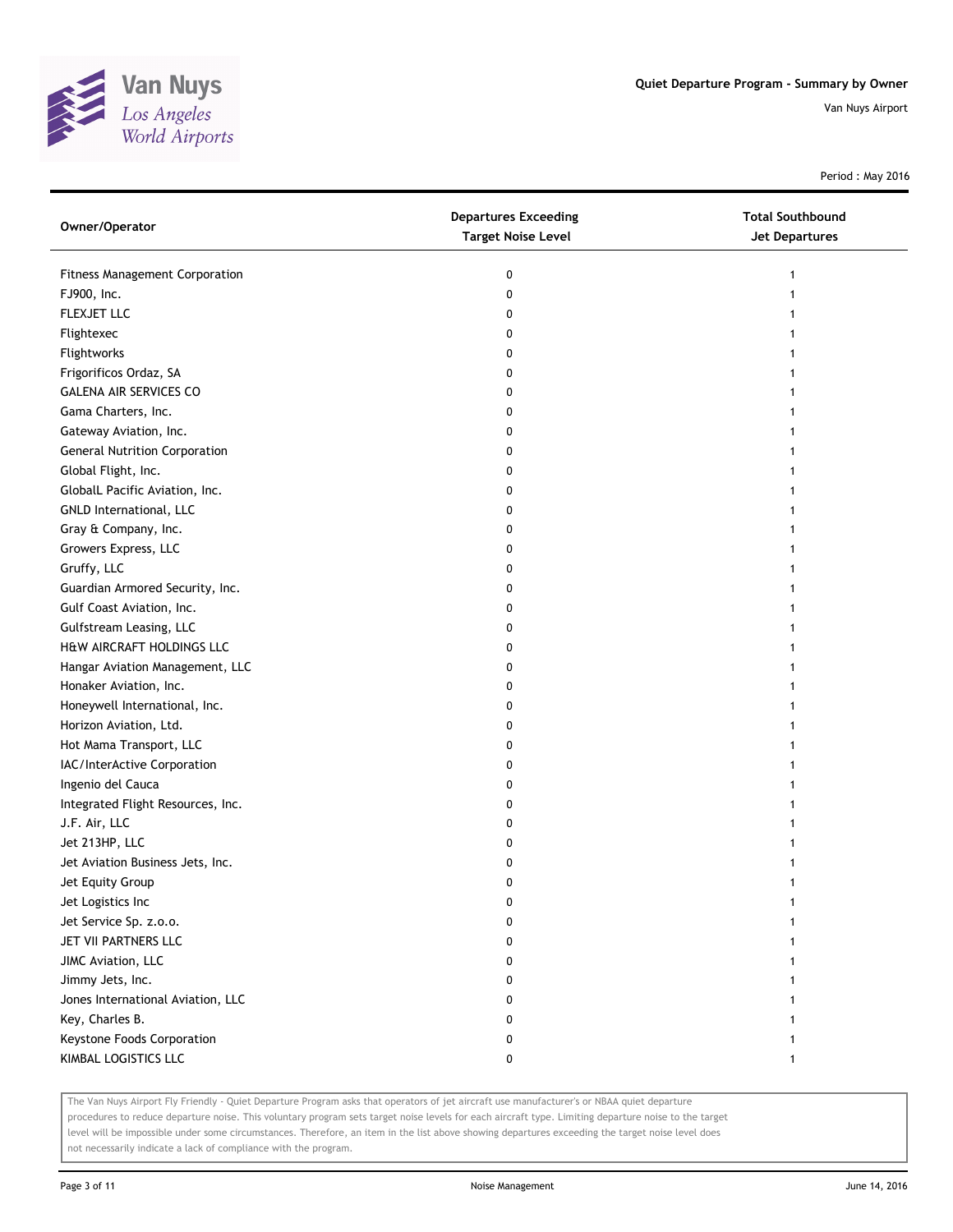

Period : May 2016

| Owner/Operator                              | <b>Departures Exceeding</b><br><b>Target Noise Level</b> | <b>Total Southbound</b><br><b>Jet Departures</b> |
|---------------------------------------------|----------------------------------------------------------|--------------------------------------------------|
| Kimberly Clark de Mexico, SA de CV          | 0                                                        | 1                                                |
| Lakin Tire West, Inc.                       | 0                                                        |                                                  |
| LANDMARK SOVEREIGN HOLDINGS LLC             | 0                                                        |                                                  |
| Las Vegas Jet, LLC                          | 0                                                        |                                                  |
| Liamaj Aviation, Inc.                       | 0                                                        |                                                  |
| LITTON AVIATION LLC                         | 0                                                        |                                                  |
| Luft Aviation Charter, Pty. Ltd.            | 0                                                        |                                                  |
| Malibu Consulting, Ltd.                     | 0                                                        | 1                                                |
| Masterjet Aviacao Executiva, S.A.           | 0                                                        |                                                  |
| MCNAY MARK E TRUSTEE                        | 0                                                        |                                                  |
| Means To Go, LLC                            | 0                                                        |                                                  |
| Mega Investors LLC                          | 0                                                        |                                                  |
| MEYER CHATFIELD AVIATION SERVICES LLC       | 0                                                        |                                                  |
| Michael Dorn                                | 0                                                        |                                                  |
| Midland Financial Company Flight Department | 0                                                        |                                                  |
| MILLROCK AVIATION FINANCIAL LLC             | 0                                                        |                                                  |
| Moelis & Company Manager, LLC               | 0                                                        |                                                  |
| MSG Aircraft Leasing, LLC                   | 0                                                        | 1                                                |
| N910CF LLC                                  | 0                                                        |                                                  |
| N950CL LLC                                  | 0                                                        |                                                  |
| Northern Holdings, LLC                      | 0                                                        |                                                  |
| Novajet                                     | 0                                                        |                                                  |
| <b>NTA</b>                                  | 0                                                        |                                                  |
| NWA Partners, LLC                           | 0                                                        |                                                  |
| Ocean Air Aviation                          | 0                                                        |                                                  |
| Omni Air Transport, LLC                     | 0                                                        |                                                  |
| Overland West Investments, LLC              | 0                                                        |                                                  |
| Pacific Coast Jet Charter, Inc.             | 0                                                        |                                                  |
| Parkview Holdings, Inc.                     | 0                                                        |                                                  |
| Peapod, LLC                                 | 0                                                        |                                                  |
| Pittco Aviation, Inc.                       | 0                                                        |                                                  |
| POARCH SWINBANK INVESTMENTS LLC             | 0                                                        |                                                  |
| POTOMAC AIR LLC                             | U                                                        |                                                  |
| Propjet Management, Ltd.                    | 0                                                        |                                                  |
| Quad / Air, LLC                             | 0                                                        |                                                  |
| Rail Management & Consulting Corporation    | 0                                                        |                                                  |
| Red Air, LLC.                               | 0                                                        |                                                  |
| Red Light                                   | 0                                                        |                                                  |
| Red Wing Aeroplane Co., LLC                 | 0                                                        |                                                  |
| RFT Aviaiton, LLC                           | 0                                                        |                                                  |
| RICHMOR AVIATION Inc.                       | 0                                                        | 1                                                |

The Van Nuys Airport Fly Friendly - Quiet Departure Program asks that operators of jet aircraft use manufacturer's or NBAA quiet departure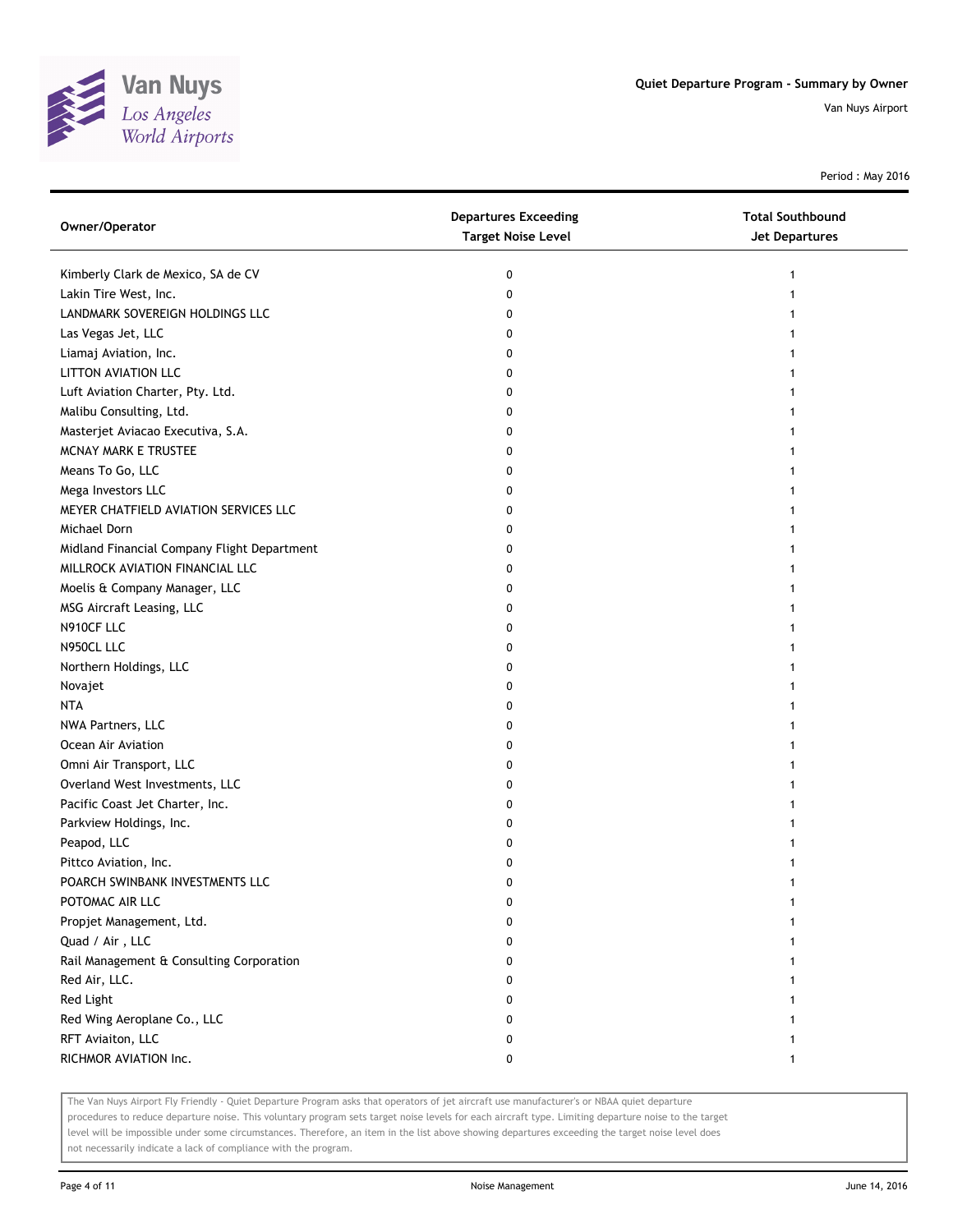

Period : May 2016

| Owner/Operator                         | <b>Departures Exceeding</b><br><b>Target Noise Level</b> | <b>Total Southbound</b><br><b>Jet Departures</b> |
|----------------------------------------|----------------------------------------------------------|--------------------------------------------------|
| ROCKIT II LLC                          | 0                                                        | 1                                                |
| Roma 550, LLC                          | 0                                                        |                                                  |
| Royal Air Freight, Inc.                | 0                                                        |                                                  |
| Russcor Citation, LLC                  | 0                                                        |                                                  |
| RWP Associates, Inc.                   | 0                                                        |                                                  |
| Safeway, Inc.                          | 0                                                        |                                                  |
| Schmidt, Eric E.                       | 0                                                        |                                                  |
| Seacons Trading, Ltd.                  | 0                                                        |                                                  |
| Semitool, Inc.                         | 0                                                        |                                                  |
| Sentry Aviation Services, LLC          | 0                                                        |                                                  |
| SILVERLEAF AVIATION LLC                | 0                                                        |                                                  |
| SOUTHERN PALMS LEASING LLC             | 0                                                        |                                                  |
| <b>Starbase Aviation</b>               | 0                                                        |                                                  |
| State Farm Mutual Auto Insurance       | 0                                                        |                                                  |
| Stephens Institute                     | 0                                                        |                                                  |
| SUE-ANN AIR LLC                        | 0                                                        |                                                  |
| SunQuest Executive Air Charter, Inc.   | 0                                                        |                                                  |
| <b>Sunwest Aviation LTD</b>            | 0                                                        |                                                  |
| Sweet Jet, LLC                         | 0                                                        |                                                  |
| TAG AVIATION S.A.                      | 0                                                        |                                                  |
| Talon Air, Inc.                        | 0                                                        |                                                  |
| TEC Equipment Inc                      | 0                                                        |                                                  |
| Tech II, Inc.                          | 0                                                        |                                                  |
| TEXLAS, LLC                            | 0                                                        |                                                  |
| TFK Aviation, Inc.                     | 0                                                        |                                                  |
| The Adler Group, Inc.                  | 0                                                        |                                                  |
| The Dow Chemical Company               | 0                                                        |                                                  |
| The Futura Corporation                 | 0                                                        |                                                  |
| The Videotape Center                   | 0                                                        |                                                  |
| Thomas H. Lee Company                  | 0                                                        |                                                  |
| <b>Thornton Corporation</b>            | 0                                                        |                                                  |
| TPG Capital, LP                        | 0                                                        |                                                  |
| Tracinda Corporation Flight Department | 0                                                        |                                                  |
| Trident Aviation Services, LLC         | 0                                                        |                                                  |
| Tristen Aviation Group, LLC            | 0                                                        |                                                  |
| Tuck Aviation, LLC                     | 0                                                        |                                                  |
| U.S. Epperson Underwriting Company     | 0                                                        |                                                  |
| Universal Funding Corporation          | 0                                                        |                                                  |
| V.T. Aviation, LLC                     | 0                                                        |                                                  |
| Valley Logistics, LLC                  | 0                                                        |                                                  |
| VILLAGE FORD INC                       | 0                                                        | 1                                                |

The Van Nuys Airport Fly Friendly - Quiet Departure Program asks that operators of jet aircraft use manufacturer's or NBAA quiet departure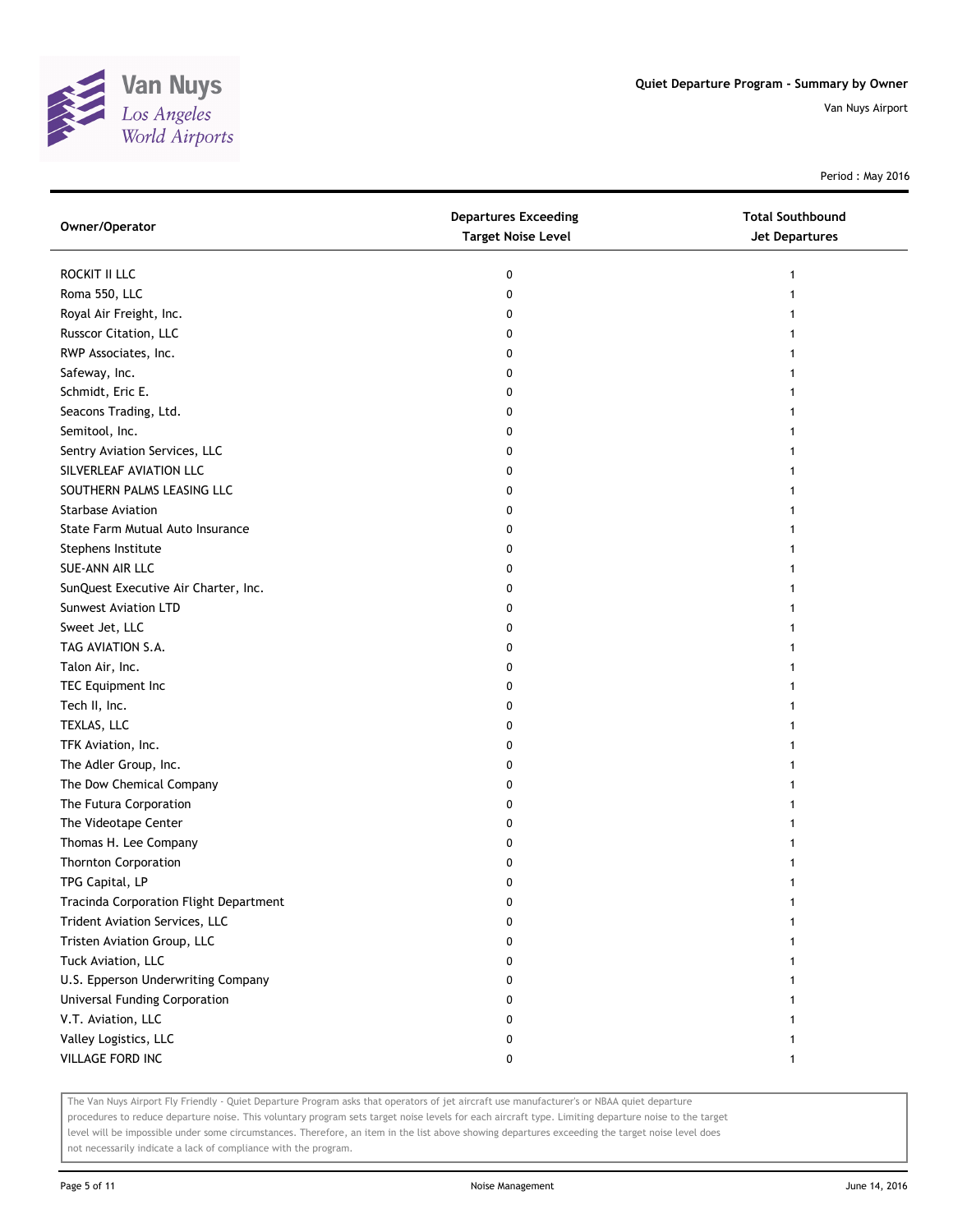

Period : May 2016

| Owner/Operator                                  | <b>Departures Exceeding</b><br><b>Target Noise Level</b> | <b>Total Southbound</b><br><b>Jet Departures</b> |
|-------------------------------------------------|----------------------------------------------------------|--------------------------------------------------|
| VIRGIN BLUE AIRLINES Pty Ltd                    | 0                                                        | 1                                                |
| Vision A101, LLC                                | 0                                                        |                                                  |
| Waste Management, Inc.                          | 0                                                        |                                                  |
| Wells Fargo Equipment Finance, Inc.             | 0                                                        |                                                  |
| White Pint Two, LLC                             | 0                                                        |                                                  |
| <b>Wilshire Associates</b>                      | 0                                                        |                                                  |
| <b>Wilson Construction Co</b>                   | 0                                                        |                                                  |
| WIV Air, LLC                                    | 0                                                        | 1                                                |
| Woody in the Sky with Diamonds, LLC             | 0                                                        | 1                                                |
| ZWAZO LLC                                       | 0                                                        |                                                  |
| Zwazo, LLC                                      | 0                                                        |                                                  |
| 5664, LLC                                       | 0                                                        | 2                                                |
| 650 Leasing, LLC                                | 0                                                        | 2                                                |
| ABBVIE US LLC                                   | 0                                                        | 2                                                |
| Aerolineas Ejecutivas, SA de CV                 | 0                                                        | 2                                                |
| AirKraft One, LLC                               | 0                                                        | 2                                                |
| AirSprint                                       | 0                                                        | 2                                                |
| Ambrion Aviation, Ltd.                          | 0                                                        | 2                                                |
| <b>B. Coleman Aviation</b>                      | 0                                                        | 2                                                |
| BENETO INC DBA                                  | 0                                                        | 2                                                |
| Business Jet Managers, Inc.                     | 0                                                        | 2                                                |
| Buzzard Aviation, LLC                           | 0                                                        | 2                                                |
| C & M Premier, LLC                              | 0                                                        | 2                                                |
| C L Swanson Corporation                         | 0                                                        | 2                                                |
| Ceson Flight, LLC                               | 0                                                        | 2                                                |
| Cessna Aircraft Company                         | 0                                                        | 2                                                |
| Channel Island Aviation, Inc.                   | 0                                                        | 2                                                |
| <b>COLLEEN CORP</b>                             | 0                                                        | 2                                                |
| Colony Capital, LLC                             | 0                                                        | 2                                                |
| Crawford Products Company, Inc.                 | 0                                                        | 2                                                |
| CSC Transport, Inc.                             | 0                                                        | 2                                                |
| Custom Jet Charters, LLC                        | 0                                                        | 2                                                |
| Edgewood Properties, Inc C/O JSM at Falcon, LLC | U                                                        | L                                                |
| Executive Beechcraft Charters, Inc.             | 0                                                        | 2                                                |
| FARRINGTON AVIATION LLC DBA                     | 0                                                        | 2                                                |
| FT Enterprise Transport Systems, LLC            | 0                                                        | 2                                                |
| FUGA, Inc.                                      | 0                                                        | 2                                                |
| Gama Aviation                                   | 0                                                        | 2                                                |
| <b>Grossman Company Properties</b>              | 0                                                        | 2                                                |
| GunVault, Inc.                                  | 0                                                        | 2                                                |
| <b>Guthy-Renker Corporation</b>                 | 0                                                        | 2                                                |

The Van Nuys Airport Fly Friendly - Quiet Departure Program asks that operators of jet aircraft use manufacturer's or NBAA quiet departure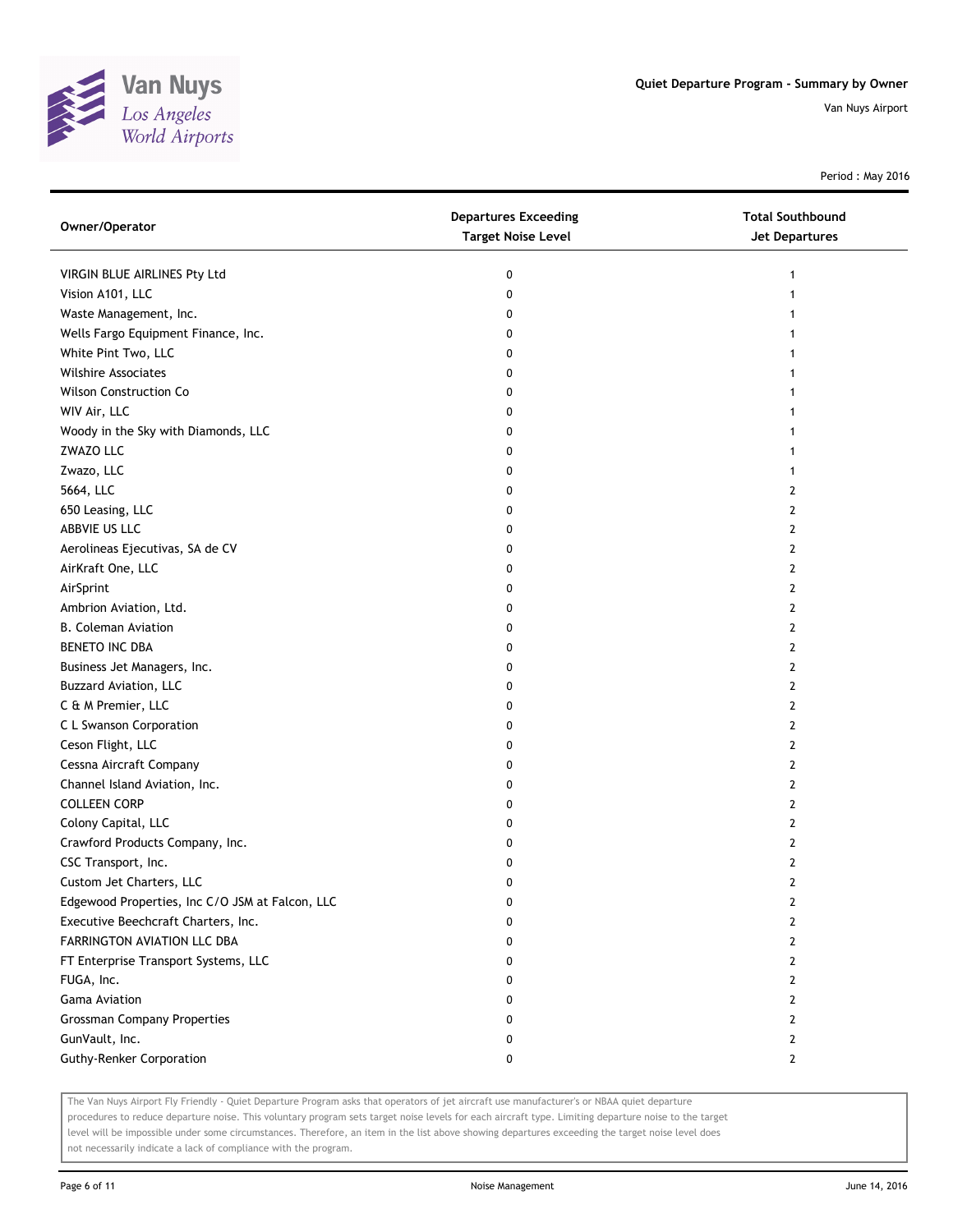

Period : May 2016

| Owner/Operator                                     | <b>Departures Exceeding</b><br><b>Target Noise Level</b> | <b>Total Southbound</b><br>Jet Departures |
|----------------------------------------------------|----------------------------------------------------------|-------------------------------------------|
| IBC Hospitality, LLC                               | 0                                                        | 2                                         |
| Irongate Air, LLC                                  | 0                                                        | 2                                         |
| Jet Link Investments, Inc.                         | 0                                                        | 2                                         |
| Jet Tech Ltd.                                      | 0                                                        | 2                                         |
| Jet-Alliance, Inc.                                 | 0                                                        | 2                                         |
| Kalitta Charters, LLC                              | 0                                                        | 2                                         |
| KCM Riverwood West, LLC                            | 0                                                        | 2                                         |
| Kingston Aviation, LLC                             | 0                                                        | 2                                         |
| Komar Aviation Group                               | 0                                                        | 2                                         |
| L & L Leasing V, LLC                               | 0                                                        | 2                                         |
| Leading Edge, LLC                                  | 0                                                        | 2                                         |
| Lyon Aviation                                      | 0                                                        | 2                                         |
| Mach One Air Charters, Inc.                        | 0                                                        | 2                                         |
| McIntyre, Mark C.                                  | 0                                                        | 2                                         |
| Meridian Air Charter                               | 0                                                        | 2                                         |
| Merle Norman Cosmetics, Inc.                       | 0                                                        | 2                                         |
| <b>MGM Resorts International</b>                   | 0                                                        | 2                                         |
| Mike Post Productions, Inc.                        | 0                                                        | 2                                         |
| Mirage Resorts Inc.                                | 0                                                        | 2                                         |
| Monacair                                           | 0                                                        | 2                                         |
| Morningstar Partners, Ltd., DBA Auroa Jet Partners | 0                                                        | 2                                         |
| N36MU, LLC                                         | 0                                                        | 2                                         |
| N950BD, LLC                                        | 0                                                        | 2                                         |
| Napa Jet Center                                    | 0                                                        | 2                                         |
| NDM AVIATION LLC                                   | 0                                                        | 2                                         |
| NETJETS AVIATION Inc.                              | 0                                                        | 2                                         |
| <b>Pentastar Aviation</b>                          | 0                                                        | 2                                         |
| Performance Air, LLC                               | 0                                                        | 2                                         |
| Platinum Equity, LLC                               | 0                                                        | 2                                         |
| PMC Global, Inc.                                   | 0                                                        | 2                                         |
| Polar Bear Express, LLC                            | 0                                                        | 2                                         |
| Premier I, LLC                                     | 0                                                        | $\mathbf{2}$                              |
| Prime Jet US, LLC                                  | 0                                                        | 2                                         |
| R.O.P. Aviation, Inc.                              | 0                                                        | 2                                         |
| RANCHO PACIFIC HOLDINGS LLC                        | 0                                                        | 2                                         |
| Raspberry Consulting, LLC                          | 0                                                        | 2                                         |
| Red, White, & Blue Pictures, Inc.                  | 0                                                        | 2                                         |
| RIO NECHES AVIATION II LLC                         | 0                                                        | 2                                         |
| Roaring Springs Ranch, Inc.                        | 0                                                        | $\overline{2}$                            |
| RSF Management Services, Inc.                      | 0                                                        | 2                                         |
| RSH Consulting, LLC                                | 0                                                        | $\mathbf{2}$                              |

The Van Nuys Airport Fly Friendly - Quiet Departure Program asks that operators of jet aircraft use manufacturer's or NBAA quiet departure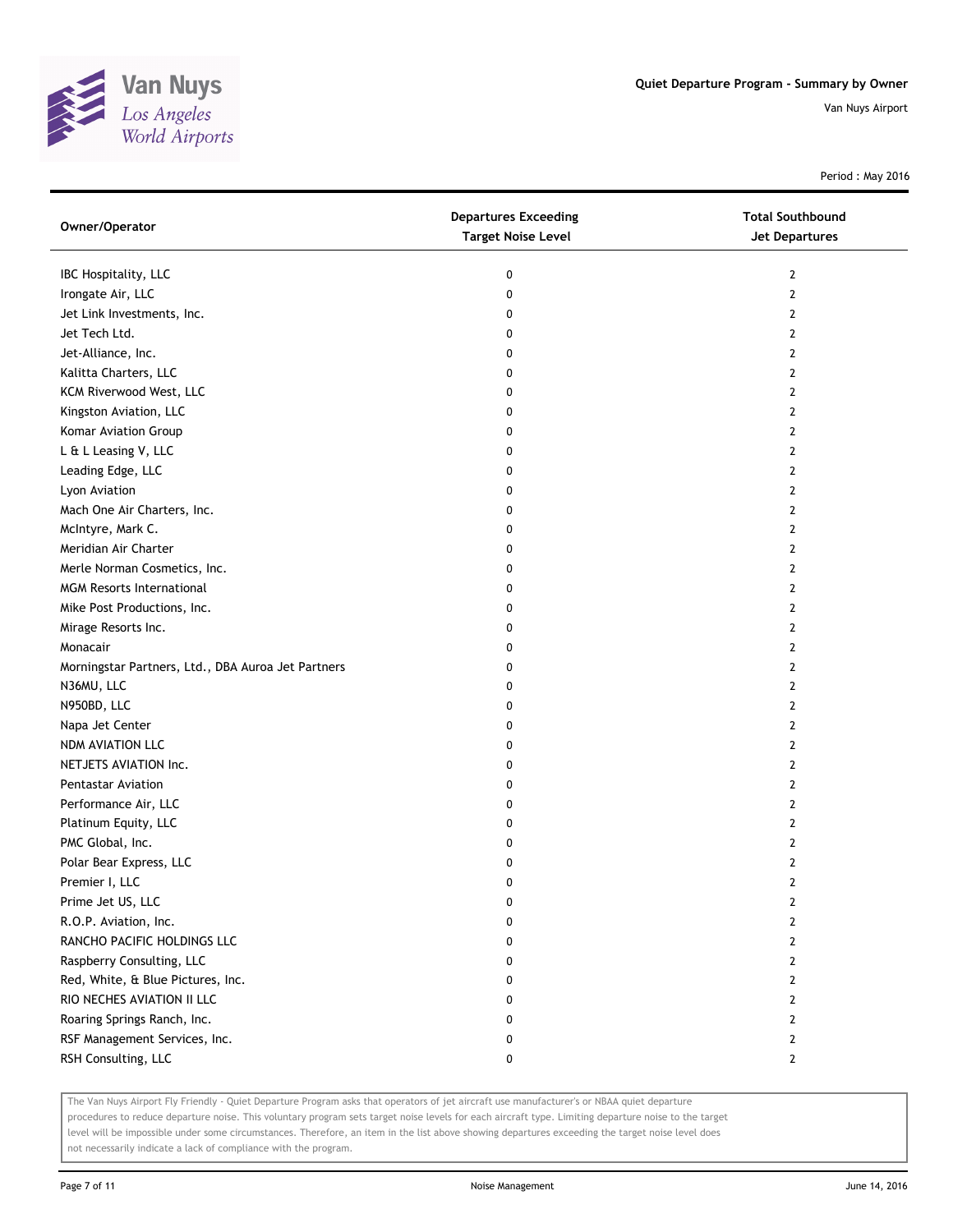

Period : May 2016

| Owner/Operator                        | <b>Departures Exceeding</b><br><b>Target Noise Level</b> | <b>Total Southbound</b><br><b>Jet Departures</b> |
|---------------------------------------|----------------------------------------------------------|--------------------------------------------------|
| Santa Barbara Aviation, Inc.          | 0                                                        | 2                                                |
| Scott, D. Gregory                     | 0                                                        | $\overline{2}$                                   |
| Sky River Consulting, LLC             | 0                                                        | 2                                                |
| SMRK, LLC                             | 0                                                        | 2                                                |
| Swiflite Aircraft Corporation         | 0                                                        | 2                                                |
| Takle Management, LLC                 | 0                                                        | 2                                                |
| Two Creeks Partners, LLC              | 0                                                        | 2                                                |
| VGH Aviation, LLC                     | 0                                                        | 2                                                |
| Victory Management Leasing, Inc.      | 0                                                        | 2                                                |
| Whiteco Transportation, LLC           | 0                                                        | 2                                                |
| Adams Office, LLC                     | 0                                                        | 3                                                |
| Allen Lund Company, Inc.              | 0                                                        | 3                                                |
| Asia Aviation Company Pte. Ltd        | 0                                                        | 3                                                |
| Berggruen Holdings, Ltd.              | 0                                                        | 3                                                |
| Canyon Partners, LLC                  | 0                                                        | 3                                                |
| ExcelAire Service, Inc.               | 0                                                        | 3                                                |
| Fair Wind Air Charter                 | 0                                                        | 3                                                |
| FL Aviation Corp.                     | 0                                                        | 3                                                |
| <b>Global Exec Aviation</b>           | 0                                                        | 3                                                |
| Grancor Aviation Inc.                 | 0                                                        | 3                                                |
| Jet Aviation Flight Services          | 0                                                        | 3                                                |
| Jet Aviation/Van Nuys                 | 0                                                        | 3                                                |
| Jet Set Aircraft, Inc.                | 0                                                        | 3                                                |
| Key Air, LLC                          | 0                                                        | 3                                                |
| KIRRA AIRCRAFT LEASING TRUST NO 1     | 0                                                        | 3                                                |
| KW Flight, LLC                        | 0                                                        | 3                                                |
| MTC ENTERPRISES LLC                   | 0                                                        | 3                                                |
| Northrop Grumman Corporation          | 0                                                        | 3                                                |
| Paragon Transport Management, LLC     | 0                                                        | 3                                                |
| Pilgrim Enterprises C/O Castle & Cook | 0                                                        | 3                                                |
| Pratt Aviation Pty. Ltd.              | 0                                                        | 3                                                |
| Sterling Aviation, Inc.               | 0                                                        | 3                                                |
| Taughannock Aviation Corporation      | U                                                        | 3                                                |
| The Anschutz Corporation              | 0                                                        | 3                                                |
| The DIRECTV Group, Inc.               | 0                                                        | 3                                                |
| Threshold Technologies, Inc.          | 0                                                        | 3                                                |
| Tull Family Trust C/O Mickey Segal    | 0                                                        | 3                                                |
| Viking Travel Services Limited        | 0                                                        | 3                                                |
| Worldwide Jet Charter, Inc.           | 0                                                        | 3                                                |
| Acabel, LLC                           | 0                                                        | 4                                                |
| Aeropremiere, LLC                     | 0                                                        |                                                  |

The Van Nuys Airport Fly Friendly - Quiet Departure Program asks that operators of jet aircraft use manufacturer's or NBAA quiet departure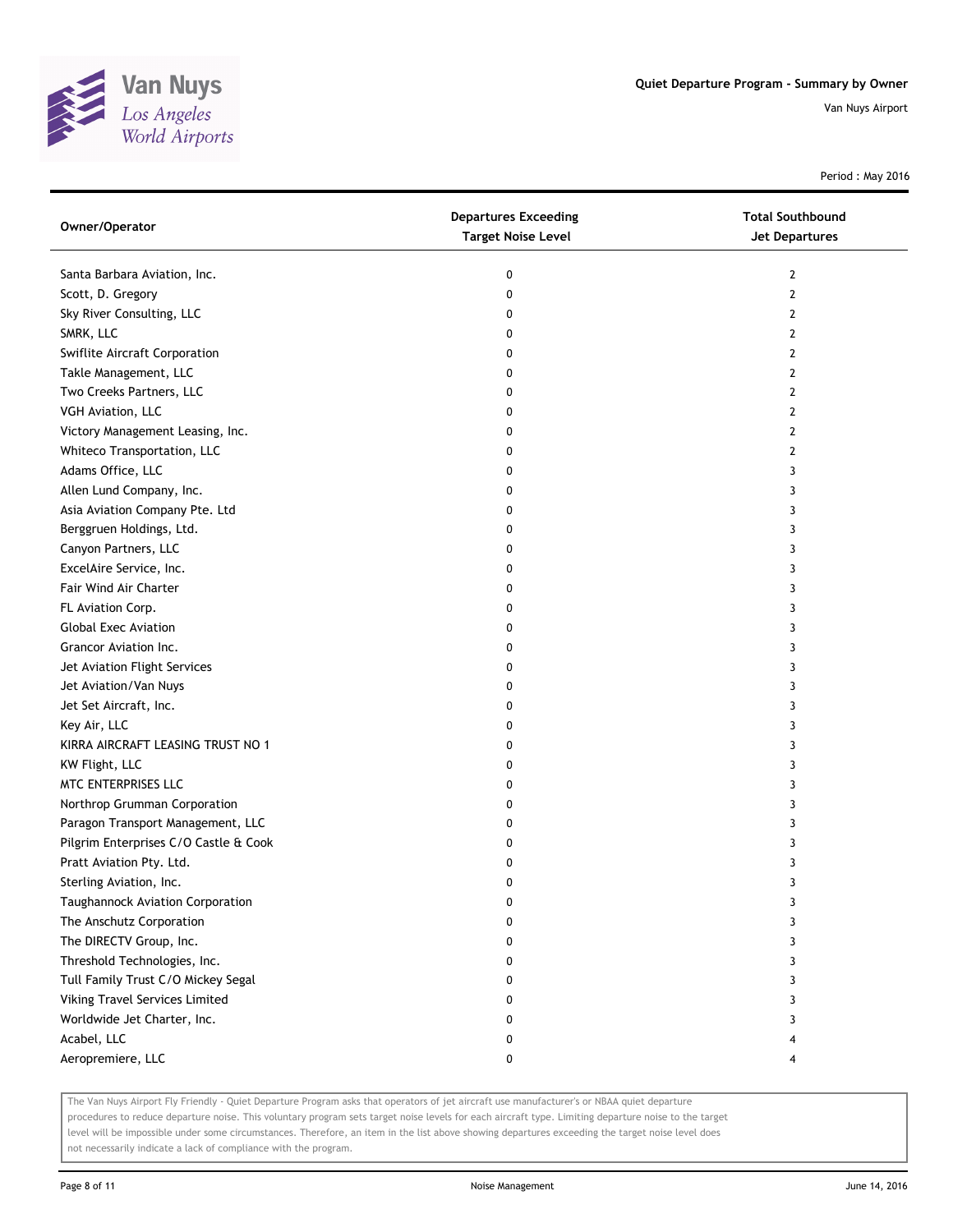

Period : May 2016

| Owner/Operator                       | <b>Departures Exceeding</b><br><b>Target Noise Level</b> | <b>Total Southbound</b><br><b>Jet Departures</b> |
|--------------------------------------|----------------------------------------------------------|--------------------------------------------------|
| Air 7 LLC                            | 0                                                        | 4                                                |
| Avalon Capital Group, LLC            | 0                                                        |                                                  |
| Aviation Leasing Group, Inc.         | 0                                                        |                                                  |
| <b>BAM Aviation, LLC</b>             | 0                                                        |                                                  |
| Cinco Air Charter, LLC               | 0                                                        |                                                  |
| Evolution Development Partners, LLC  | 0                                                        |                                                  |
| <b>Flight Options</b>                | 0                                                        |                                                  |
| Flynt Aviation, LLC                  | 0                                                        |                                                  |
| George Weston, Ltd.                  | 0                                                        |                                                  |
| Howard & Brett, LLC                  | 0                                                        |                                                  |
| Independent Cuss, LLC                | 0                                                        |                                                  |
| Jet Linx Aviation, LLC               | 0                                                        |                                                  |
| Mannco, LLC                          | 0                                                        |                                                  |
| N702SS LLC                           | 0                                                        |                                                  |
| Niznick Enterprises, Inc.            | 0                                                        |                                                  |
| Occidental Petroleum Corporation     | 0                                                        |                                                  |
| Paragon                              | 0                                                        |                                                  |
| PARAGON 441 LLC.                     | 0                                                        | 4                                                |
| Prime Jet, LLC                       | 0                                                        | 4                                                |
| Professional Jet, Inc.               | 0                                                        | 4                                                |
| Red.com                              | 0                                                        |                                                  |
| Sands Aviation, LLC                  | 0                                                        |                                                  |
| SKA Consulting, LLC                  | 0                                                        |                                                  |
| Swift Aircraft Management, LLC       | 0                                                        |                                                  |
| Swift Aviation Management, Inc.      | 0                                                        |                                                  |
| TP Aviation, LLC                     | 0                                                        |                                                  |
| Ultra-Lux Jets, Inc.                 | 0                                                        |                                                  |
| Valley Horizons, LLC                 | 0                                                        | 4                                                |
| Windsor Jet Management               | 0                                                        | 4                                                |
| Advanced Air Management, Inc.        | 0                                                        | 5                                                |
| Flexjet                              | 0                                                        | 5                                                |
| General Electric Capital Corporation | 0                                                        | 5                                                |
| Latitude 33 Aviation LLC             | U                                                        |                                                  |
| LNW Consulting, LLC                  | 0                                                        | 5                                                |
| Memley Aviation                      | 0                                                        | 5                                                |
| Newsflight, Inc.                     | 0                                                        | 5                                                |
| Regency Air, LLC                     | 0                                                        | 5                                                |
| <b>Skybird Aviation</b>              | 0                                                        | 5                                                |
| Velox Aircraft, LLC                  | 0                                                        | 5                                                |
| Aero Air, LLC                        | 0                                                        | 6                                                |
| Air Kaitar, LLC                      | 0                                                        | 6                                                |

The Van Nuys Airport Fly Friendly - Quiet Departure Program asks that operators of jet aircraft use manufacturer's or NBAA quiet departure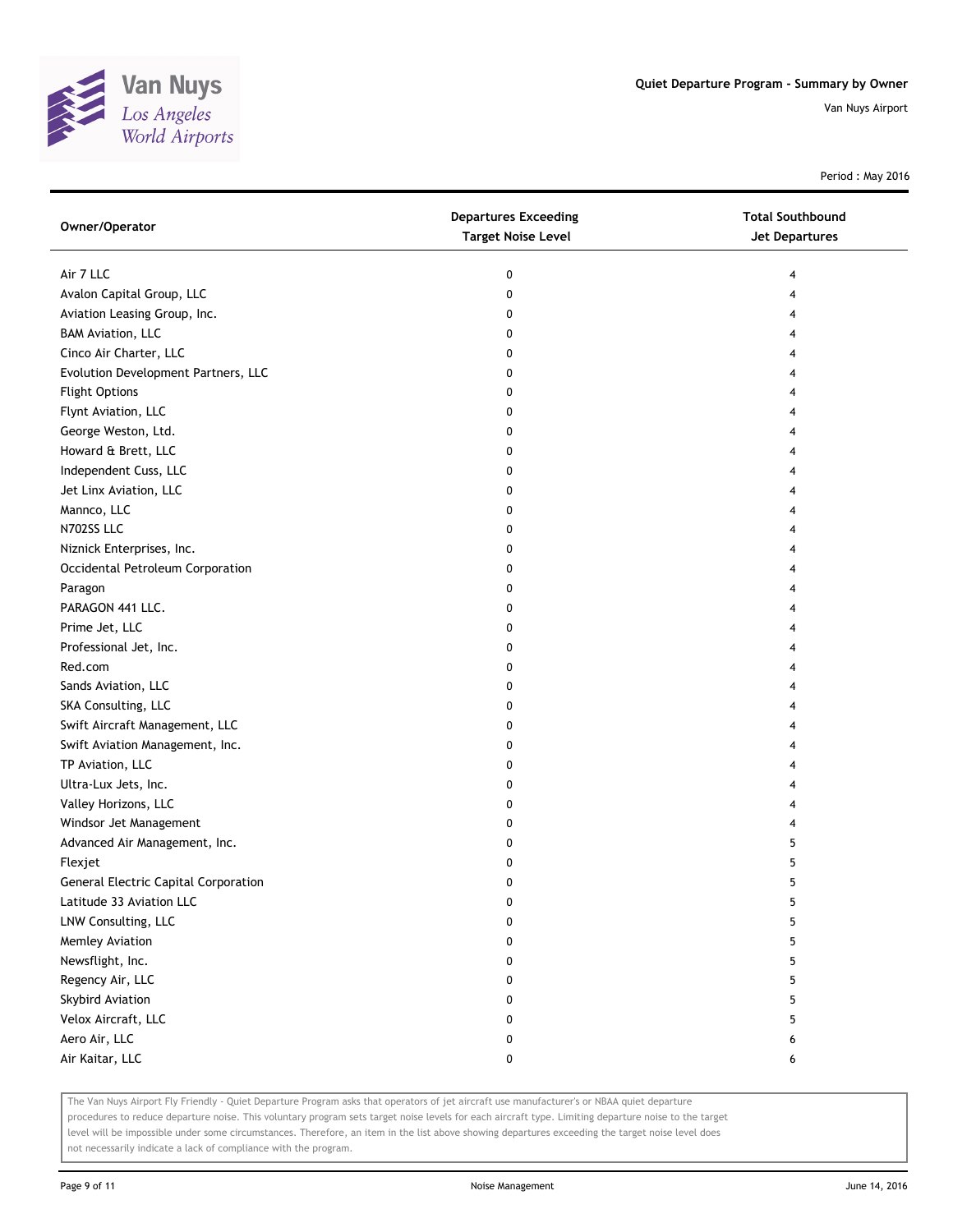

Period : May 2016

| Owner/Operator                           | <b>Departures Exceeding</b><br><b>Target Noise Level</b> | <b>Total Southbound</b><br>Jet Departures |
|------------------------------------------|----------------------------------------------------------|-------------------------------------------|
| Blue Sky 45, LLC                         | 0                                                        | 6                                         |
| Caesars Entertainment Operating Co., Inc | 0                                                        | 6                                         |
| Delta Private Jets                       | 0                                                        | 6                                         |
| K/S Aviation, LLC                        | 0                                                        | 6                                         |
| NMH Aviation, Inc.                       | 0                                                        | 6                                         |
| RB Aircraft Leasing, LLC                 | 0                                                        | 6                                         |
| The Employers Benefit Group, LLC         | 0                                                        | 6                                         |
| Heir to Air, Inc.                        | 0                                                        | 7                                         |
| Hollister Aviation, LLC                  | 0                                                        | 7                                         |
| NantWorks, LLC                           | 0                                                        | $\overline{7}$                            |
| Trijet Aviation Management, LLC          | 0                                                        | $\overline{7}$                            |
| Air Lease Corporation                    | 0                                                        | 8                                         |
| Desert Jet, LLC                          | 0                                                        | 8                                         |
| MC Group                                 | 0                                                        | 8                                         |
| Paragon Airways                          | 0                                                        | 8                                         |
| Paramount Pictures Corporation           | 0                                                        | 8                                         |
| Cove Aviation Partners, LLC              | 0                                                        | 9                                         |
| Executive Jet Management                 | 0                                                        | 9                                         |
| Oakmont Corporation                      | 0                                                        | 9                                         |
| Priester Aviation, LLC                   | 0                                                        | 9                                         |
| West Coast Charters, LLC                 | 0                                                        | 9                                         |
| Landmark Aviation                        | 0                                                        | 10                                        |
| Space Exploration Technologies           | 0                                                        | 10                                        |
| <b>AVJET Corporation</b>                 | 0                                                        | 11                                        |
| <b>NVJETS</b>                            | 0                                                        | 11                                        |
| Solairus Aviation                        | 0                                                        | 11                                        |
| <b>Tutor-Saliba Corporation</b>          | 0                                                        | 12                                        |
| Aviation Consultants, Inc.               | 0                                                        | 13                                        |
| Executive Jet Management, Inc.           | 0                                                        | 14                                        |
| Wonderful Citrus Aviation                | 0                                                        | 14                                        |
| Corporate Flight International           | 0                                                        | 15                                        |
| Sun Air Jets, LLC                        | 0                                                        | 16                                        |
| Flexjets                                 | U                                                        | 18                                        |
| Silver Air                               | 0                                                        | 20                                        |
| Trans-Exec Air Service, Inc.             | 0                                                        | 24                                        |
| Worldwide Jet Charter, LLC               | 0                                                        | 26                                        |
| FltPlan.com                              | 0                                                        | 33                                        |
| <b>UNKNOWN</b>                           | 0                                                        | 34                                        |
| Dreamline Aviation, LLC                  | 0                                                        | 38                                        |
| Pegasus Elite Aviation                   | 0                                                        | 42                                        |
| JetSuite                                 | 0                                                        | 49                                        |

The Van Nuys Airport Fly Friendly - Quiet Departure Program asks that operators of jet aircraft use manufacturer's or NBAA quiet departure